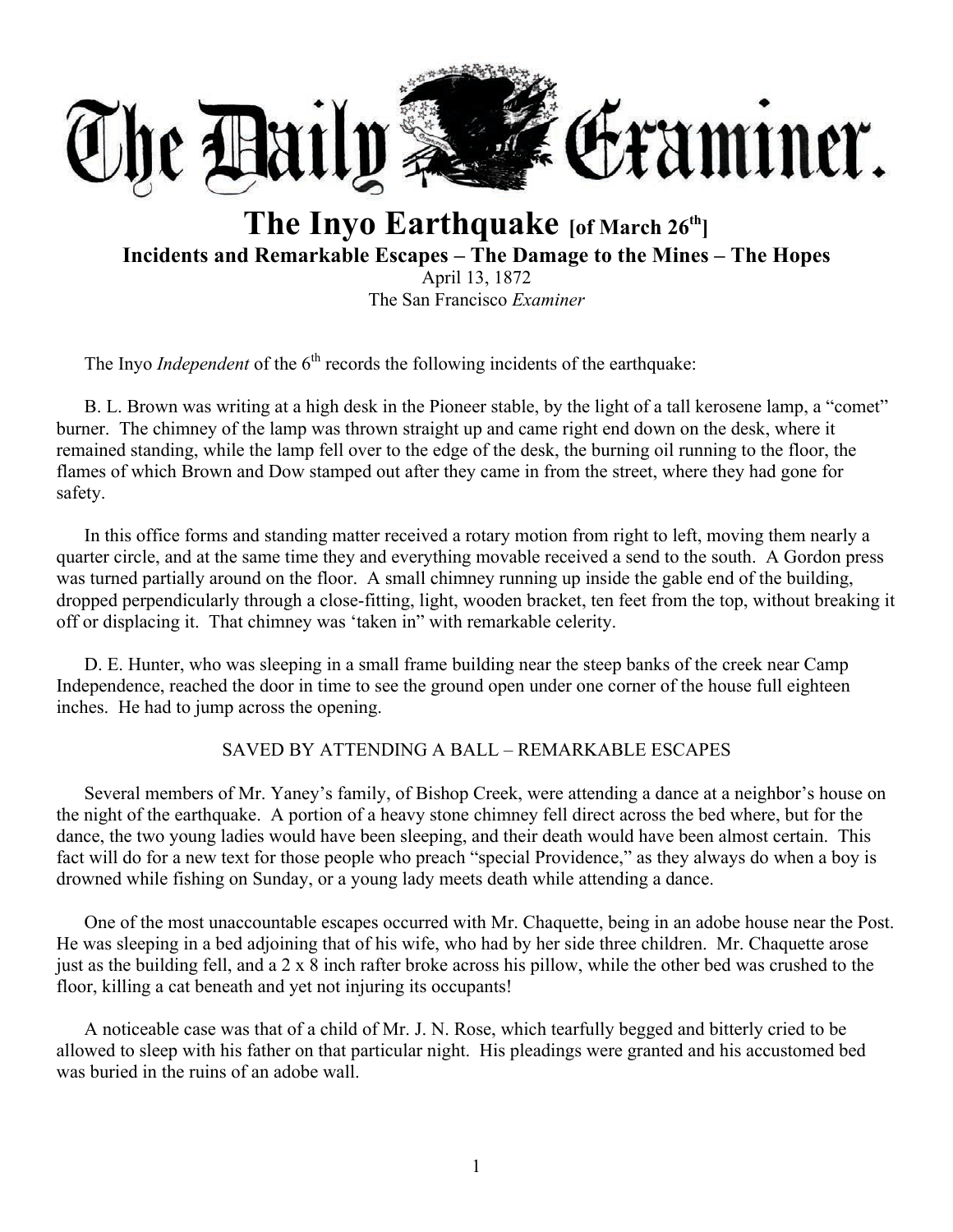#### COURTING DURING THE BIG SHOCK

A young gentleman of Bishop Creek was "setting up" with his inamorata at the dead hour of 2:30 A.M., when the big shock came. The young lady, as in duty bound, fainted away. Our Adonis held her in his arms until she recovered, which required many minutes. The next day he swore he would "give \$20 a shock for earthquakes when setting up with an offish gal." Shocking.

H. W. Robinson, stage man, was fast asleep in a small room, one side of which was canvas, in the second story of the station at Little Lake, seventy miles south of this place. His impression was that his team was running away with the stage, and singing out "Whoa! Whoa!" very lustily. During his endeavors to catch the lines he tumbled down upon the floor, when a new impression got possession of him, which induced him to "get out of that" as no man ever got out before. The building, however, did not fall, nor was any material damage done in that direction. Near the same place some heavy teams were in camp, the mules tied to the wagon, as usual. One of the teamsters jumped up, and throwing on brake, commenced to swear with great energy at the mules, in the belief that they were responsible for the whole trouble. He stopped when he heard the remark from another teamster, "You d-d fool, 'taint the mule, it's an earthquake!"

#### EFFECTS AT THE MINES

At the Eclipse works, east of Owens River, the railroad is raised and "humped" in many places as if it had been driven together from the ends. This railroad is three miles in length, running nearly east and west. Captain Scoones and lady had a most wonderful escape. The first intimation either had of the great calamity was after they were buried under the ruins of their dwelling, into which they had moved the day before. The canvas lining was pressed down upon their faces by two feet of adobes and the roof. Mrs. Scoones providentially managed to get one hand loose, with which she tore a hole through the lining admitting air that came not a moment too soon, for, with mouths and nostrils filled with alkali dust, neither could have lived but a few minutes longer. With great exertions they finally extricated themselves. They would have both been crushed to pieces by the timbers except for one of those wonderful accidents, we may call it, that could not happen once in a thousand times. A piece of scantling, less than two feet long, struck the floor endways, and before it had time to topple over, a heavy roof timber, which otherwise would have fallen directly across their bodies, struck square on the end of this stick, thus holding up the roof and saving their lives. Some brute, who will doubtless live to stretch a rope, in answer to Mrs. Scoones' screams for help, told her to "help yourself; we have go enough to do to take care of ourselves," and went off leaving her to her fate! Mr. Polkinghorne and son finally, after escaping from their own house, came to their assistance, and did all in their power to render the lady comfortable, giving her his stockings and boots to prevent her from freezing, her own clothes being all buried up in the ruins. Captain Scoones feels under great obligations to Mr. Polkinghorne.

#### AT THE KEARSARGE MILL,

west of this place, in the Sierras, the shock was quite severe, though no damage was done, except that the tramway appeared to be displaced in one place. Parties in the canons in the mountain, were enveloped in clouds of dust that came rolling down, but did not realize the power of the shock as did others in the opposite or Inyo range. In the latter range masses of rock were loosened and rolled into the canons, from which Mr. Warden and party had a most narrow escape from being crushed to pieces.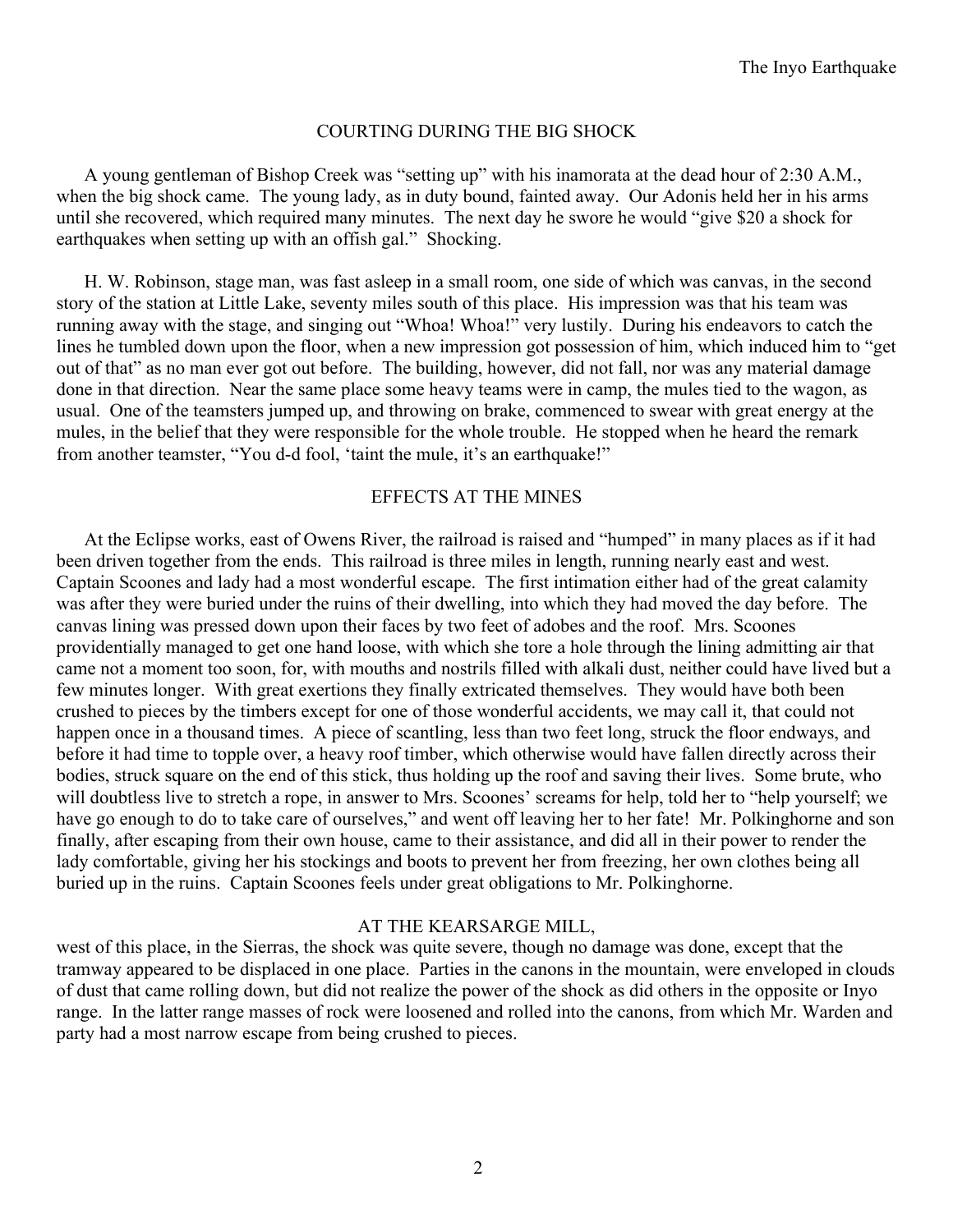#### CAMP INDEPENDENCE

At Camp Independence no houses fell entirely, except the gardener's, just below the main settlement; but Major Egbert's house had a large part of one wall to fall in, and the Post Surgeon's house had its whole front wall, facing south, thrown in. Next, southeast of this building, the soldier's mess hall and part of the Quartermaster's storehouses were badly shattered, parts of the walls falling, and the mess hall having to be at once pulled down to avoid accidents. The soldier's quarters lost part of its lower, east wall, and one house, occupied by two families of married soldiers was about demolished – both end walls falling in and the roof barely standing. The hospital and other buildings were much injured in the plastering, and the walls strained and cracked. All the buildings at the Post are considered unsafe and will be replaced by wooden structures, if the military authorities at San Francisco will authorize the expense.

Officers and men are living either in temporary structures of boards covered with canvas or in tents or shelter tents.

#### PHENOMENA CONNECTED WITH THE EARTHQUAKE

Clocks stopped instantly, and what is still more remarkable, two others, one of which belongs to this establishment, that for some weeks past had persistently refused to turn a wheel, started to run at once, and continued to do so for ten hours afterward.

In P. Reddy's law office all the books and fixtures against the north wall of the front room were thrown down, while not a book was displaced in the library reaching to the ceiling which stood against the south wall of the same room. In the adjoining room (west) this order was exactly reversed. Nothing was disturbed on the wall, while everything, desks and book cases, were thrown down from the opposite wall.

Little children who do not realize the nature of the phenomena, remark when a shock, accompanied by the subdued roaring, is felt, that "it is thundering," or "the wind is blowing, ain't it mamma?"

Since the first shock animals of all kinds pursue the quiet tenor of their way, without taking the slightest notice of the continued manifestations of the underground commotions. Some streams ran black with alkali or mud, while others, but a short distance away, were pure and limpid as ever.

The power of the great underground king is everywhere manifest along the low, wet grounds, particularly at their junctions with the harder and more solid formations of the second benches and hills. On the higher lands fissures were opened, from which water spirited and continued to run fro some time, where water, except from the rains of Heaven, never ran before.

The canons in the side of the mountains to the west filled up nearly to the summit of the hills on either side with dust, flying snow or fog, it was impossible to say which from the appearance. This all disappeared in about two hours.

A cloud of dust hung along the Inyo range as far up and down as we could see until about noon. This cloud of dust looked like a long, narrow streak of fog, straight underneath and somewhat ragged on top. The sun shone until noon with a sort of subdued glare, as though the atmosphere contained smoke.